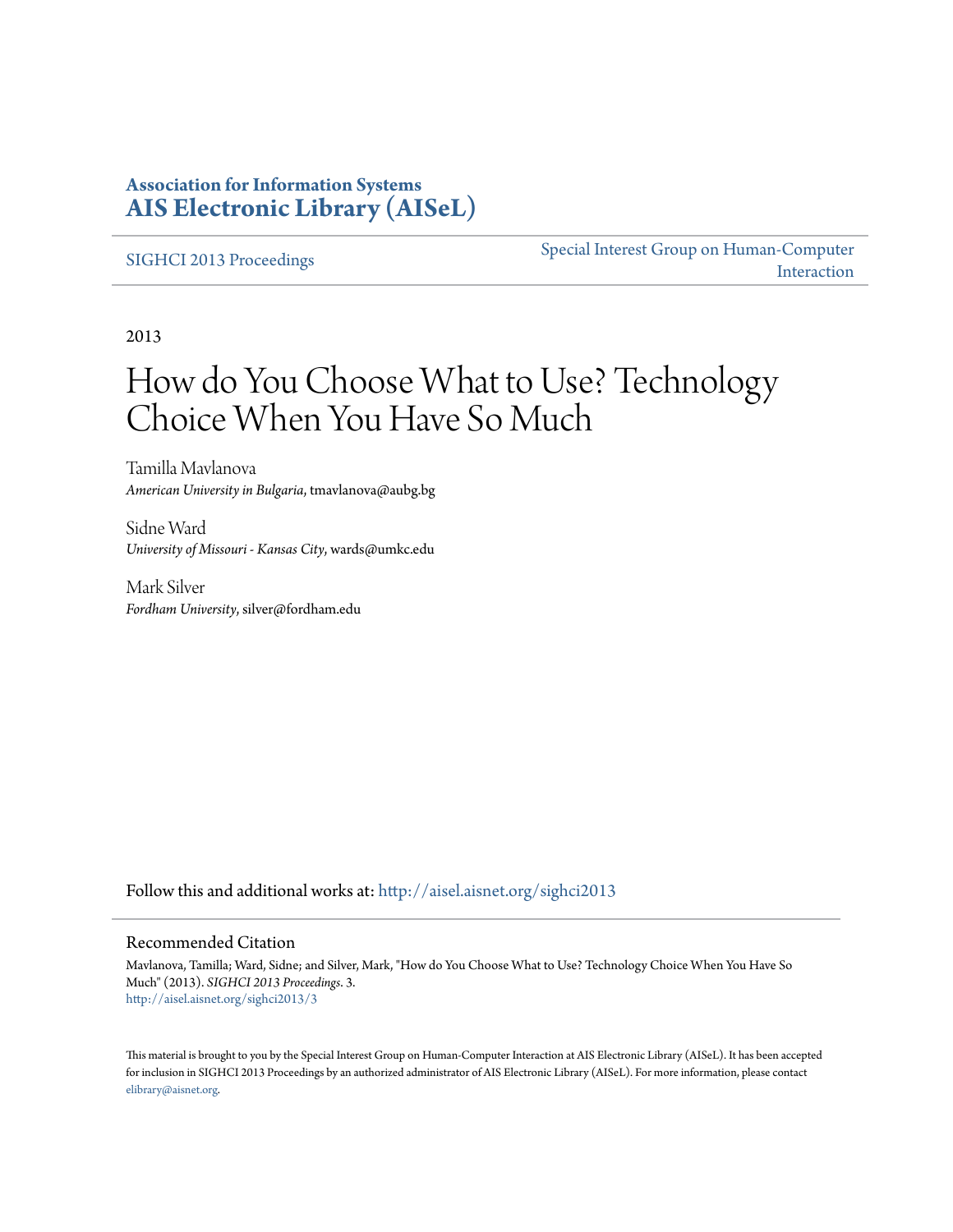## **How do You Choose What to Use? Technology Choice When You Have So Much**

**Tamilla Mavlanova** American University in Bulgaria tmavlanova@aubg.bg

> **Mark S. Silver** Fordham University silver@fordham.edu

#### **ABSTRACT**

This research-in-progress provides a fresh insight into technology choice in our daily activities. As opposed to prior studies that focus on technology in the work environment, this research is centered on individual technology choice while performing daily tasks: searching for information, executing transactions, consuming entertainment, and communicating. As hardware has become more affordable, more varied in size, and more diverse in features, individuals have access to a plethora of different devices - smartphones, tablets, laptops, and desktop computers. Individuals also have a choice of software: apps versus web browsers. Our research focuses on understanding why individuals choose specific combinations of hardware and software to perform their tasks. By studying this phenomenon, our proposed research program can contribute to understanding individuals' technology choices and inform organizations providing applications to consumers.

#### **Keywords**

Human-Computer Interaction, Technology Choice, Apps, Websites, Browsers, Mobile Computing

#### **INTRODUCTION**

Due to the technological advancements of the last few decades, individuals now rely on personal IT devices on an almost constant basis for retrieving and capturing information, executing transactions, consuming entertainment, and communicating with others (Lipsman et al. 2013). As devices have become more affordable, more varied in size, more mobile, and more diverse in their features and functions, it is now common for a person to have several different devices available smartphone, tablet, laptop, and desktop computer - any one of which could be used to accomplish the task at hand. Moreover, any given device may offer multiple software applications for accomplishing the task - for instance, specialized apps as well as web browsers. The technology landscape is further diversified by the proliferation of platform providers such as Apple, Google, Microsoft, Amazon, and others. In today's IT-laden

**Sidne G. Ward** University of Missouri - Kansas City wards@umkc.edu

society, someone may be checking the local weather forecast on an iPad tablet using a third-party app while scanning the news via a web browser on a Windowsbased computer, all while simultaneously chatting on an Android-based smartphone using a Google app.

As opposed to the workplace, where employees may be required to use a given system, individuals have great freedom of choice of technology devices, platforms, and applications in their personal lives. The variety of choices gives a new context and a new urgency to studying technological choice. Yet few studies investigate personal behavior when an individual possesses more than one device. For instance, a recent meta-analysis of research on mobile devices (Coursaris and Kim 2011) identified limited studies of multiple devices or of device choice in a non-work domain.

As consumers and providers confront the current state of affairs and look toward the future, an important research question becomes the following:

*When confronted with a choice of hardware and software technologies to support such activities as personal information processing, entertainment consumption, performing transactions, communicating, and socializing, what do people choose and why?*

Note that the issue we are raising is not which technologies an individual acquires nor is it the matter of "use vs. non-use" or even "extent of use" that characterizes most IS adoption research (for instance, Venkatesh et al. 2012) but rather, given the technologies someone already possesses, which hardware and software combination he or she chooses to use in a given instance. Put differently, "What is an individual's pattern of use for the personal IT technologies he or she possesses and what explains this behavior?" And this question leads to another:

*What are the utilitarian and hedonic consequences of those technological choices? For instance, how does the technology employed contribute to the time and effort required for an individual to complete the task, to the substance and quality of what he or she accomplishes,*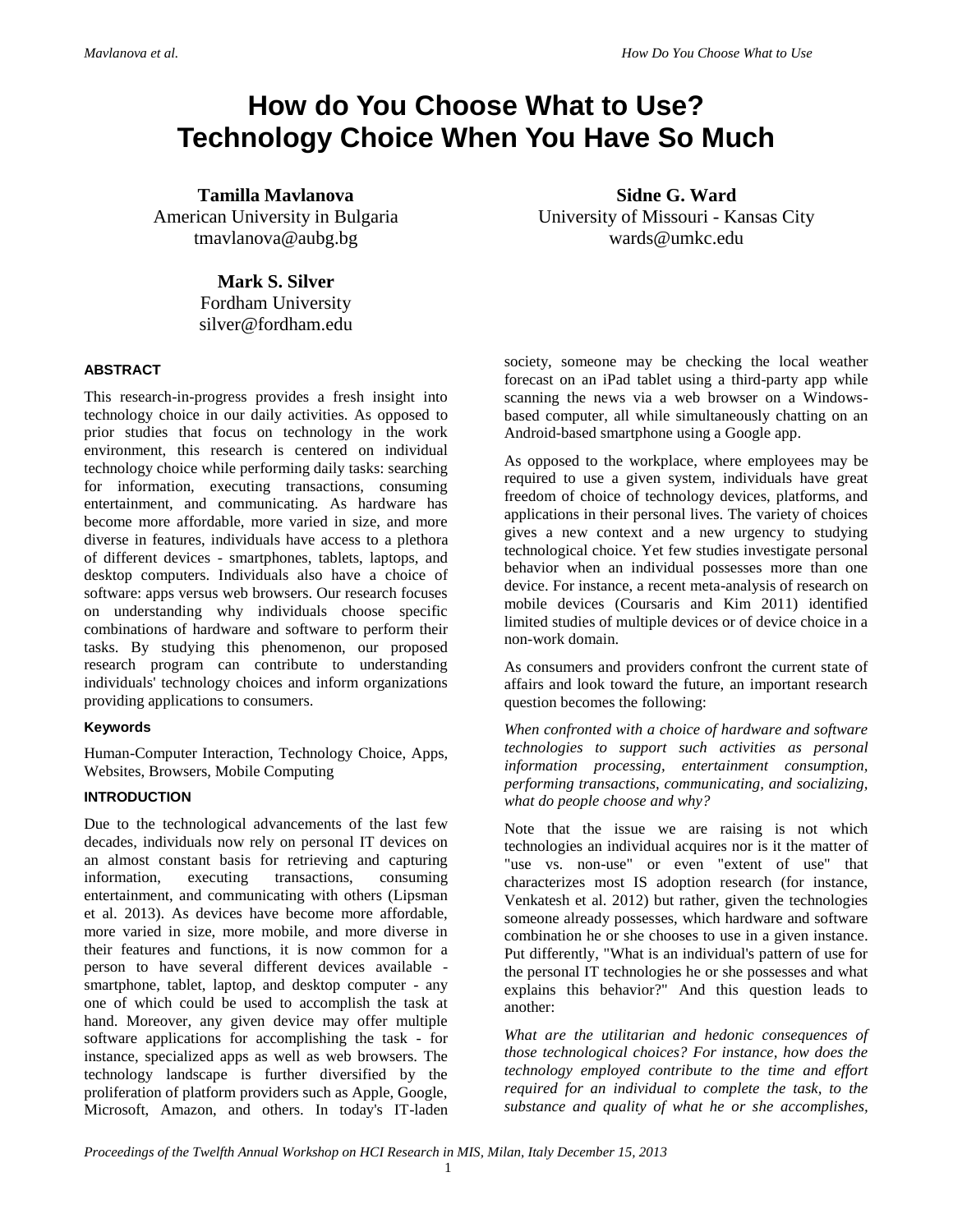#### *and to his or her enjoyment of and satisfaction with the process and its outcomes?*

These questions are interesting because personal technology choices are something we all confront in modern society. They are important because technology features can make a difference and, since we depend on these technologies for so many facets of our lives, our technology choices can be highly consequential. Moreover, understanding these choices and their consequences is essential for informing the design of future hardware and software technologies.

This paper proposes a research program for studying personal technological choice and its consequences in the age of ubiquitous tools whose expanding capabilities overlap. The program considers the technical design features of the tools, the tasks to which they are applied, the characteristics and behavior of the people who use them, and the consequences of their use in light of several possible theoretical explanations of user behavior and its outcomes.

#### **UNDERSTANDING FEATURES OF HARDWARE DEVICES AND SOFTWARE APPLICATIONS**

The technological choices available to individuals for gathering information, consuming entertainment, executing transactions, and communicating with others as they go about their daily lives can be characterized by four components: (1) the hardware device they use, (2) the device's software platform (for instance, its operating system), (3) the applications software they use to perform their tasks, (4) and the provider of network access. While all four of these choices are likely consequential for people, we initially focus on two: the hardware device and the software applications (and, of course, their interactions).

In terms of specific hardware devices, the most prevalent today (from physically smallest to largest) are touchsensitive smartphones, tablets, various types of laptop computers (including notebooks and ultrabooks), and desktop PCs. Smaller devices impose greater limitations on input and output (due to more limited screen size) and make navigation more difficult (Nah, Siau, and Sheng, 2005). Smaller keyboards negatively impact both typing speed and error rates (Sears et al. 1993). And the limited screen size also constrains output, either making screen contents more difficult to read or limiting how much can be displayed (Darroch et al. 2005). Offsetting these liabilities, however, are the increased ease of transporting the devices (since they are less bulky) and the associated availability (as people carry them about). In short, there is a trade-off between ease-of-use and availability.

Turning to software, the web browser, despite some limitations (Silver 2006), was for more than a decade the primary vehicle for interactive Internet-based personal activities. But shoehorning browsers and websites to fit the limitations of small, portable devices has been challenging and using browsers on smartphones is often difficult, degrading usability (Venkatesh et al. 2003).

The development and proliferation of small, touch-based, mobile, handheld devices, as popularized by Apple's iPhone, has brought about a new applications software paradigm, wherein people employ apps, small, standalone applications dedicated to a single purpose and downloaded over the Internet, to perform various tasks. These apps typically exhibit high usability by taking advantage of the touch interface and by restricting functionality, which accommodates the input and display limitations of smartphones while offering their users simplicity. And integrating the app with other features of smartphones - such as the built-in camera or someone's personal phone book - adds useful functionality. Tablets are also natural devices for such apps and some apps can now be found on laptop and desktop computers. So we are now at a point in time where apps and browsers providing the same basic functions co-exist on smartphones, tablets, and sometimes even PCs.

We see that there are trade-offs between apps and browsers for accomplishing tasks and these trade-offs may depend on the hardware device in question. Moreover, the balance between usability and functionality is often key, with the simplicity of the app generally offering greater usability but the complexity of the browser affording greater functionality. Smartphones tend to favor the app, since browsers are both cumbersome and unable to offer their full set of benefits on such a small device. In contrast, laptop and desktop PCs tend to favor the browser, since neither the browser's functionality nor its usability is limited by the size of the device.

Those who use even a single device such as a smartphone or a tablet may have a choice between the app and the browser. And those possessing multiple hardware devices have wider choices still. We will refer to the combination of a hardware device and a given app or website as a "tool." Table 1 shows a popular (but non-exhaustive) set of tool choices currently available. Other devices worthy of mention are e-readers and desktop PCs. And newer technologies, such as Google Glass, are on the way.

|                       | Smartphone | Tablet | Laptop |
|-----------------------|------------|--------|--------|
| App                   |            |        |        |
| Website (via Browser) |            |        |        |

**Table 1. Illustrative Technology Choices: Popular Tools (Combinations of Hardware and Software)**

Table 2 summarizes our discussion of the various considerations raised by a tool's design features (such as physical size) that may distinguish tools from each other in a way that explains why a user would favor one tool over another.

| <b>Usability</b>     | The ease of invoking and employing the<br>tool's functionality. Usability is often |
|----------------------|------------------------------------------------------------------------------------|
|                      | impaired by reduced physical size.                                                 |
| <b>Functionality</b> | The range of capabilities afforded to the                                          |
|                      | tool's users. Functionality is often reduced                                       |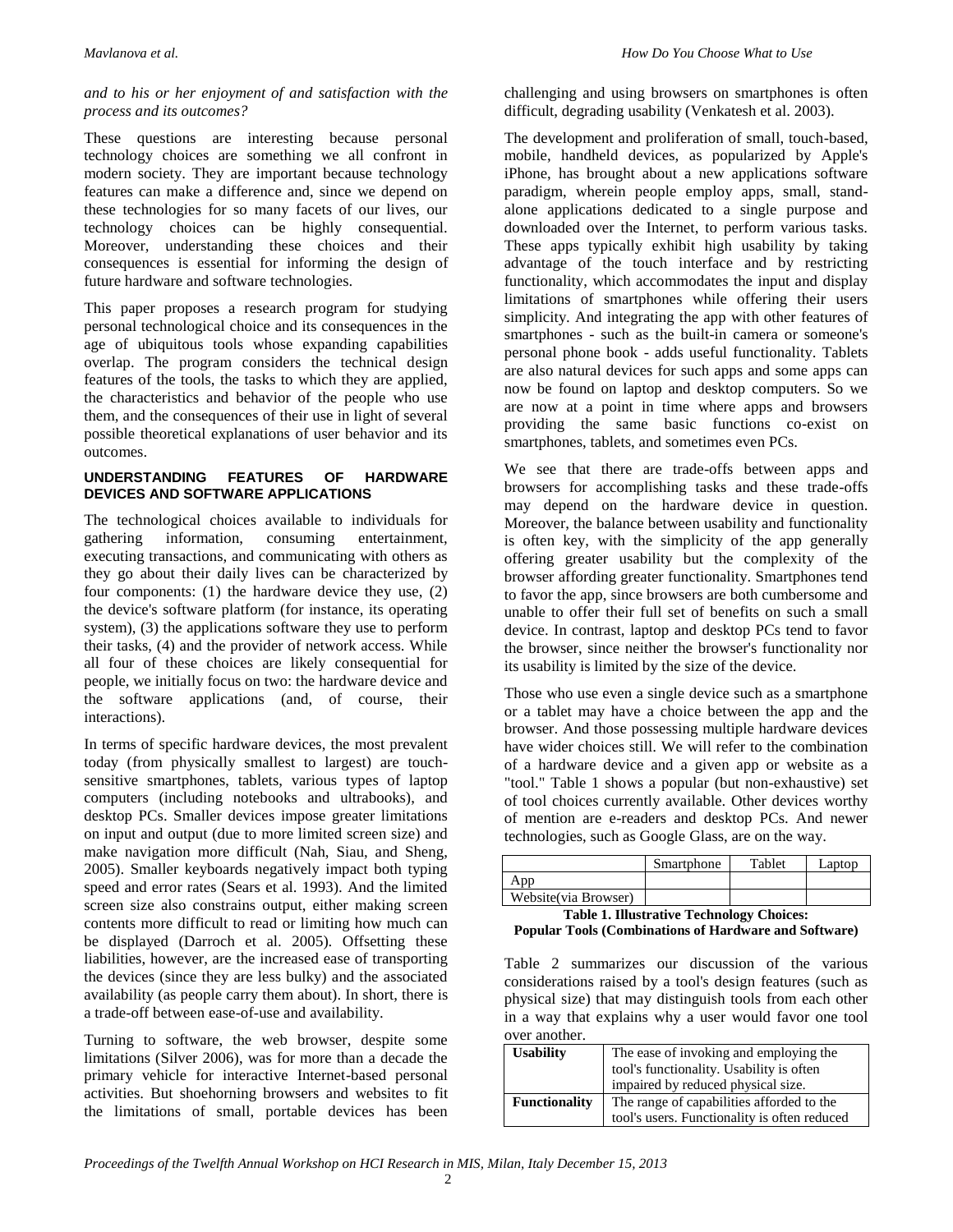| to accommodate reduced physical size.                                                                                                                                                                                                                                                                          |
|----------------------------------------------------------------------------------------------------------------------------------------------------------------------------------------------------------------------------------------------------------------------------------------------------------------|
| The extent to which the device and its                                                                                                                                                                                                                                                                         |
| functionality are accessible, especially                                                                                                                                                                                                                                                                       |
| when mobile and when dependent on                                                                                                                                                                                                                                                                              |
| network access.                                                                                                                                                                                                                                                                                                |
| The extent to which one can move easily                                                                                                                                                                                                                                                                        |
| from one application to another and to                                                                                                                                                                                                                                                                         |
| which those applications can access the                                                                                                                                                                                                                                                                        |
| device's functionality (for instance, a built-                                                                                                                                                                                                                                                                 |
| in camera)                                                                                                                                                                                                                                                                                                     |
| The extent to which different versions of                                                                                                                                                                                                                                                                      |
| software applications are required for                                                                                                                                                                                                                                                                         |
| different hardware or software platforms.                                                                                                                                                                                                                                                                      |
| This issue tends to be greater for apps than                                                                                                                                                                                                                                                                   |
| for websites accessed via browsers.                                                                                                                                                                                                                                                                            |
| The ease of downloading and installing                                                                                                                                                                                                                                                                         |
| applications (if necessary), updating them,                                                                                                                                                                                                                                                                    |
| and locating apps and websites.                                                                                                                                                                                                                                                                                |
| $\mathbf{m}$ , i.e., $\mathbf{a}$ , $\mathbf{m}$ , $\mathbf{a}$ , $\mathbf{a}$ , $\mathbf{a}$ , $\mathbf{a}$ , $\mathbf{a}$ , $\mathbf{a}$ , $\mathbf{a}$ , $\mathbf{a}$ , $\mathbf{a}$ , $\mathbf{a}$ , $\mathbf{a}$ , $\mathbf{a}$ , $\mathbf{a}$ , $\mathbf{a}$ , $\mathbf{a}$ , $\mathbf{a}$ , $\mathbf{a$ |

**Table 2. Technological Considerations that Distinguish Tools**

The various possibilities depicted in Table 1, illustrative of the tools that many people have at their disposal, raise the questions of which tool a given individual will use for a given task and with what result. The considerations listed in Table 2 may help provide answers, contributing to understanding both the choices that people make and the utilitarian and hedonic outcomes that follow from those choices. Such an understanding has implications for technology design as well as for guiding individual behavior in employing technologies.

#### **UNDERSTANDING TECHNOLOGY CHOICE**

The question of which combination of hardware and software a given individual will use for a given task is reminiscent of one studied in the early days of email adoption under the rubric, Media Choice. Media Richness Theory (Daft and Lengel 1986) offered an explanation, ordering media along a richness continuum and suggesting that more equivocal tasks are better suited to richer media. Other researchers proposed additional factors that play a role, such as the social processes around technology that define specific choices as appropriate (Markus 1994).

Media Richness Theory can be seen as an instance of Task-Technology Fit (Goodhue and Thompson 1995), which posits that the combination of task characteristics and technology characteristics impacts individual performance. And as with Media Choice, understanding which personal IT tool someone will use in a given situation likely depends, along with other factors, on comprehending the fit between the task and the technology. Our focus on understanding technology choice by individuals in the course of their daily lives is substantially more complex than that of Media Choice. The tasks involved here are much more varied - see Table 3. Similarly, the technological possibilities here, reflecting combinations of hardware devices and software applications, are also more varied than the communication media. Nonetheless, Task-Technology Fit provides a potentially useful avenue for understanding user behavior

and its consequences in selecting a tool for a given task at a given moment. Indeed, Gebauer, et al. (2010) have analyzed such fit involving some of the same technologies in the context of mobile use of corporate information.

| <b>Retrieving and</b> | The search for information (for instance, |  |
|-----------------------|-------------------------------------------|--|
| Consuming             | by entering search terms or by navigating |  |
| <b>Information</b>    | through menus or links and scanning for   |  |
|                       | relevant results). The consumption of     |  |
|                       | information in the form of static         |  |
|                       | documents, tables, graphs, consumer-      |  |
|                       | driven analysis, and so forth.            |  |
| <b>Transacting</b>    | The execution of transactions such as     |  |
|                       | purchasing products and services, paying  |  |
|                       | bills, trading stocks, or signing up for  |  |
|                       | email newsletters.                        |  |
| Communicating         | The exchange of information with others   |  |
|                       | through e-mail, instant messaging, video  |  |
|                       | chat, or social media.                    |  |
| Consuming             | The use of tools to pass time or for      |  |
| Entertainment         | enjoyment such as listening to music,     |  |
|                       | watching videos, gaming, or reading for   |  |
|                       | pleasure.                                 |  |

**Table 3. Illustrative Tasks**

A key element of the fit between task and tool is how the tool may satisfy the task requirements (Table 4). For example, gaming, conducting transactions, and information processing require different tool capabilities (Fang et al. 2005-6). A focus on analytical tasks versus those requiring mere consumption of information may influence preference for different tool capabilities (Mayer 2013). Certain tools may not provide sufficient functionality to support more complex tasks (Dishaw and Strong 1999).

| Time-criticality       | The urgency of a task. Time-criticality is |  |
|------------------------|--------------------------------------------|--|
|                        | typically influenced by events external to |  |
|                        | the consumer.                              |  |
| <b>Non-routineness</b> | The extent to which the task is novel.     |  |
| Interdependence        | The extent to which a task requires        |  |
|                        | exchanging output and coordinating with    |  |
|                        | others.                                    |  |
| <b>Spontaneity</b>     | The extent to which a task is unplanned.   |  |
|                        | Spontaneous tasks are often the result of  |  |
|                        | consumers' sudden impulses.                |  |
| Complexity             | The difficulty of the task as reflected in |  |
|                        | the number of steps necessary to           |  |
|                        | complete the task or the amount of         |  |
|                        | information that must be considered.       |  |
| <b>Support for</b>     | The extent to which task execution         |  |
| <b>Mobility</b>        | requires support for consumers on the      |  |
|                        | move (for instance, location-based tasks)  |  |
|                        | such as requesting directions and finding  |  |
|                        | nearby services).                          |  |
| <b>Efficiency</b>      | The extent to which task execution is      |  |
|                        | driven by productivity and time saving     |  |
|                        | goals.                                     |  |
| Enjoyment              | The extent to which task execution is      |  |
|                        | driven by hedonic goals and emotions.      |  |
| <b>Effectiveness</b>   | The extent to which task execution is      |  |
|                        | driven by utilitarian goals and practical  |  |
|                        | considerations.                            |  |
|                        |                                            |  |

**Table 4. Common Task Requirements**

*Proceedings of the Twelfth Annual Workshop on HCI Research in MIS, Milan, Italy December 15, 2013*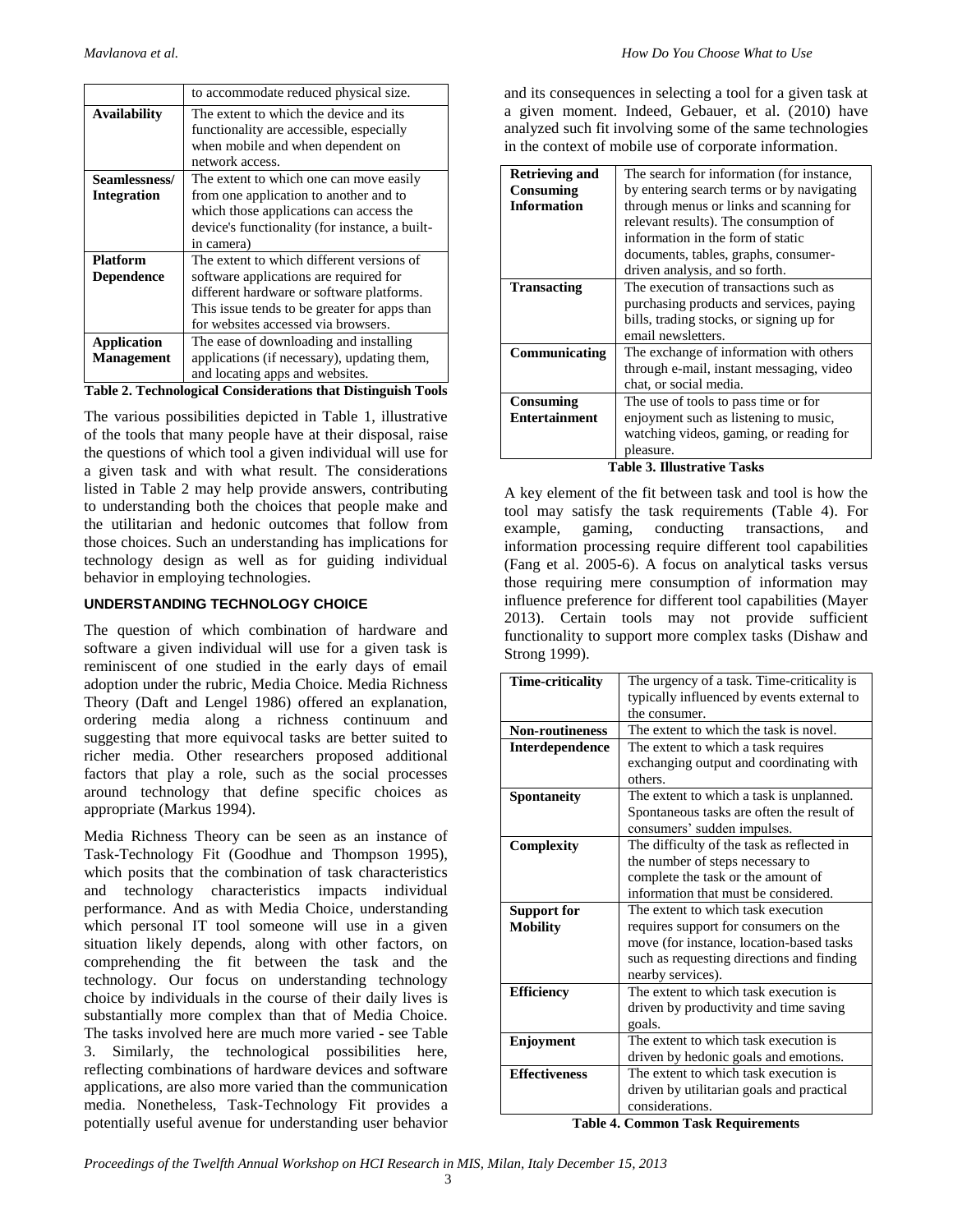Given the breadth of personal tasks supported by IT the focus of Task-Technology Fit (Goodhue and Thompson, 1995) on performance outcomes can be limiting. Xu et al. (2012) suggest extending the Task-Technology Fit model to include the technology's hedonic and utilitarian values to provide a more holistic evaluation of the use of devices and applications. Tool choice that is driven by the fit between task and technology in a given instance might reflect a user's desire for utilitarian outcomes, hedonic outcomes, or both. Task-Technology Fit recognizes the role of individuals in affecting outcomes. Individual and demographic characteristics likely also play a role in technology choice. Differences in the use of mobile devices among different demographic groups suggest that there may also be differences in technology choice patterns among these groups.

The fit between the task and the technology is not likely to be the only factor that contributes to tool choice in the personal domain. Habitual behavior is another. Habits are formed when a person uses the same medium multiple times and is able to achieve his or her goal successfully (Hartmann, 2009). More comprehensive, satisfactory, and frequent use of a system may strengthen the effects of habit (Limayem et al. 2007).

Network effects may influence technology choice as well. Consumers often derive more benefit from tools or services that are used by a number of other people purchasing compatible products (Katz and Shapiro 1986). For example, to make free calls over WiFi, consumers may opt to install an app that the majority of people in their contact list uses, since the more contacts that use the service, the more free calls a person can make. These individuals might therefore choose the app over a browser-based service that offers better functionality or usability. Network effects are likely to be most prominent in tasks involving communication and social media.

Social influence and herding behavior may also play a role. Since consumers are known to be influenced by positive reviews (Huang and Chen 2006), consumers selecting a tool to read a book may use the app on their tablet if they have read positive reviews of that app even though their dedicated e-reader may provide a better fit through superior formatting of the content. Similarly, the technology-related behavior of one's friends and peers may influence one's choice of tools.

Studies on Multichannel Choice in a consumer context can also shed light on tool choice, especially if the technology is being used for online shopping. For instance, spillover effects influence consumers to stay with a given channel from one stage of the shopping process to the next (Gensler et al. 2012). In our context of technology choice, if a given individual is using a smartphone to research product information and then decides to complete the transaction, he or she might continue using the smartphone even if a desktop computer might be a better fit for the second stage.

Our observations about technology choice, summarized in Table 5, indicate that the technology choice phenomenon is complex and in need of systematic study. A collection of very different forces (some task dependent and some not) may combine - in fact, interact - to influence tool selection. For instance, habitual behavior may counter the spillover effect. And if users' tool choices are indeed influenced by spillover effects, then we see that one cannot study tool selection for a given task in isolation.

| Task-Technology Fit         | Network Effects   |
|-----------------------------|-------------------|
| Individual<br>(Demographic) | Social Influence  |
| Characteristics             |                   |
| Habitual Behavior           | Spillover Effects |

**Table 5. Factors Likely to Affect Tool Choice**

#### **RESEARCH PROGRAM**

We propose a research program to study (1) how individuals choose among their hardware and software options for performing the various IT-related tasks that they engage in as they go about their lives as well as (2) the consequences of those choices for performance and satisfaction. Our objective is to inform (1) technology choices by individuals who employ the devices and applications, (2) technology choices by those organizations that provide apps and websites, and (3) the design of future technologies by the consumer IT industry. Given the complexity of the phenomenon, with multi-dimensional technology characteristics, a wide variety of tasks, and a diverse set of factors that may influence choices and consequences, we anticipate a research program incorporating a range of research methodologies, including laboratory and field studies, experiments, and surveys

Our initial exploration will entail an online survey designed to identify consumers' beliefs regarding the tools they would choose in a variety of situations. Findings should lead to a deeper understanding of the pattern of tool choices made by consumers. This improved understanding will inform the second stage of our research program - an experiment designed to measure tool choice directly in a controlled setting, followed by a field study to better understand the individual tool choices.

#### **CONCLUSION**

Our research-in-progress addresses a phenomenon of growing significance as individuals are becoming increasingly dependent on IT in their daily lives and as they possess a variety of tools which could be used to accomplish a given task. Given a diversity of hardware devices ranging from handheld devices to desktop computers, and given a range of apps and browsers, people are constantly making technology choices, selecting some combination of hardware device and software application for each task they perform. Our research focuses on understanding these tool choices and

*Proceedings of the Twelfth Annual Workshop on HCI Research in MIS, Milan, Italy December 15, 2013*